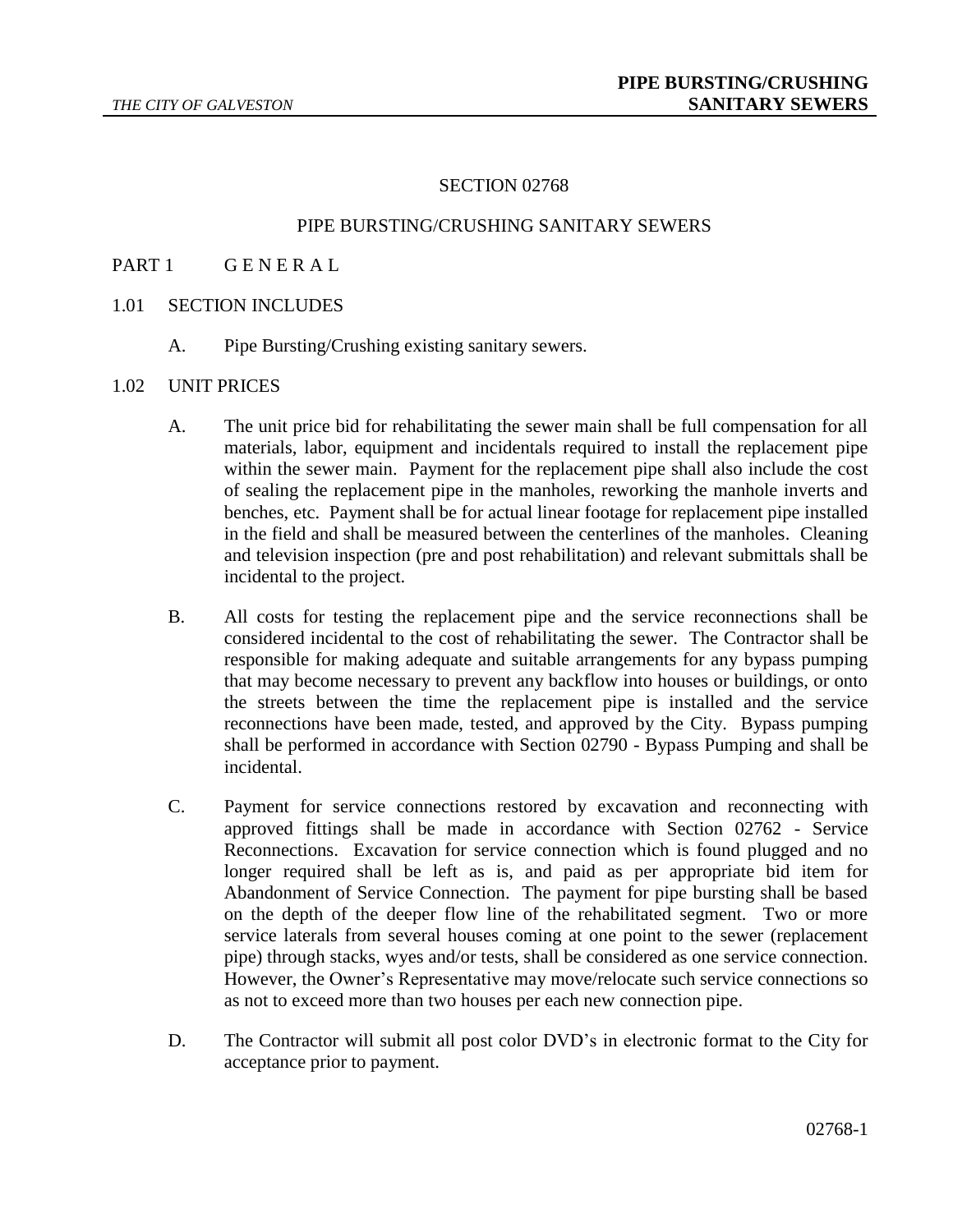E. All other payment shall be made as per bid items. No payment shall be made for work considered incidental or complimentary to a pay item already in bid item. The Contractor shall clarify, for his own benefit, all work required for any item, incidental or otherwise, prior to bidding.

### 1.03 DEFINITIONS

A. Pipe Bursting/crushing: The pipe bursting/crushing process is defined as the reconstruction of existing sanitary sewers by the simultaneous insertion of a liner pipe within the bore of the existing pipe, by breaking and expanding the old pipe.

## 1.04 SYSTEM DESCRIPTION

A. The pipe bursting/crushing process involves rehabilitation of deteriorated gravity sewer pipe by installing new pipe material within the enlarged bore created by using a static, hydraulic, or pneumatic hammer molding device, suitably sized to break the old pipe or by using a modified boring knife with a flared plug that crushes the existing sewer pipe. Forward progress of the mole or the knife may be aided by hydraulic equipment or other apparatus. Replacement pipe is either pulled or pushed into the bore.

#### 1.05 QUALITY ASSURANCE

A. Liner Acceptance: Provide liner material which is homogeneous without defects and manufactured to the standards and dimensions specified. Cause for rejection includes physical defects of the liner, such as concentrated ridges, discoloration, excessive spot roughness, pitting, visible cracks, foreign inclusions, and varying wall thickness.

# 1.06 DELIVERY, STORAGE, AND HANDLING

- A. Prevent injury or abrasion to pipe during loading, transportation, and unloading. Do not drop pipe from cars or trucks, nor allow pipe to roll down skids without proper restraining ropes. Use suitable pads, strips, skids, or blocks for each pipe during transportation and while awaiting installation in the field.
- B. Pipe with cuts, gashes, nicks, abrasions, or any such physical damage which may have occurred during shipping, storage, or handling, which are deeper than 10 percent of the wall thickness shall not be used and shall be removed from the construction site.
- C. Use wide belly band slings for lifting and moving pipe. Do not use bare chains in contact with pipe.

### 1.07 SUBMITTALS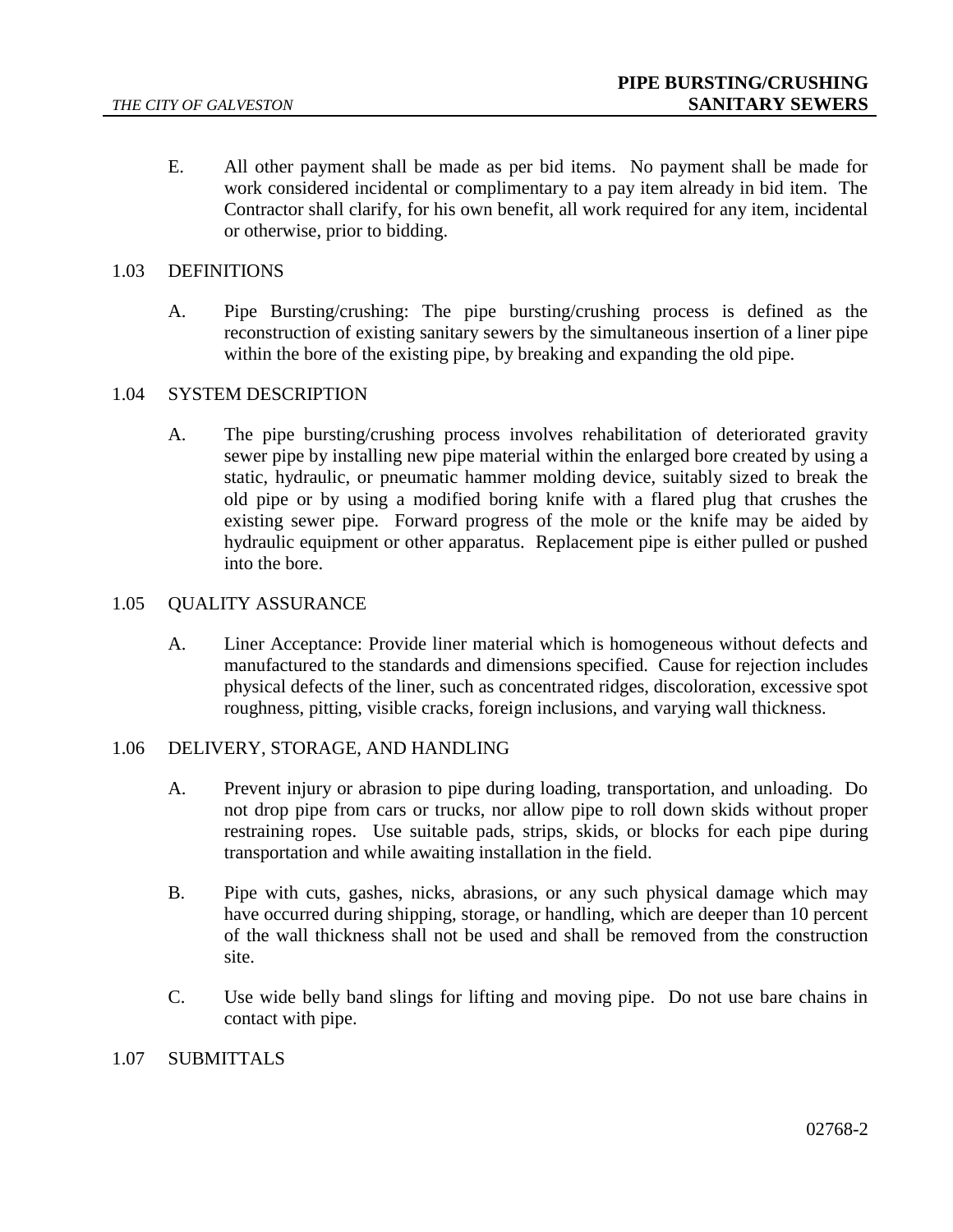- A. Submittals shall conform to requirements of all sections and provisions of these specifications.
- B. Submit manufacturer's product data with complete information on pipeline materials, physical properties, and dimensions pertinent to this job. Furnish a certificate of compliance with specifications for materials to be supplied.
- C. Submit test reports prepared by an independent testing laboratory certifying that polyethylene pipe conforms to the requirements of ASTM D1248 and ASTM D3350 or that fiberglass reinforced pipe (FRP) pipe conforms to requirements of ASTM D2992 and ASTM D3681, as applicable.
- D. Submit manufacturer's product data on clamps.
- E. Submit videotapes as specified in Section 02733.

### 1.08 TESTING

- A. The City may run tests on field samples following applicable ASTM specifications at an independent laboratory to verify the required properties and characteristics of supplied materials. Provide product samples as requested by the Owner's Representative.
- B. The City will pay for tests on liner material which meets specifications requirements. Contractor shall pay for failed tests and retesting of failed materials.

## PART 2 PRODUCTS

#### 2.01 PIPE BURSTING/CRUSHING SYSTEMS

A. The manufactures/companies must be pre-approved by the Owner. Provide documentation detailing qualification, references, and experience for Owner approval.

### 2.02 MANUFACTURERS

- A. Liner pipe systems shall be polyethylene or fiberglass reinforced plastic (FRP) products approved by the City.
- B. Approved manufacturer for polyethylene liner is Chevron Phillips.
- C. Approved manufacturer for FRP liner is Hobas USA, Inc.

# 2.03 POLYETHYLENE LINER PIPE AND FITTINGS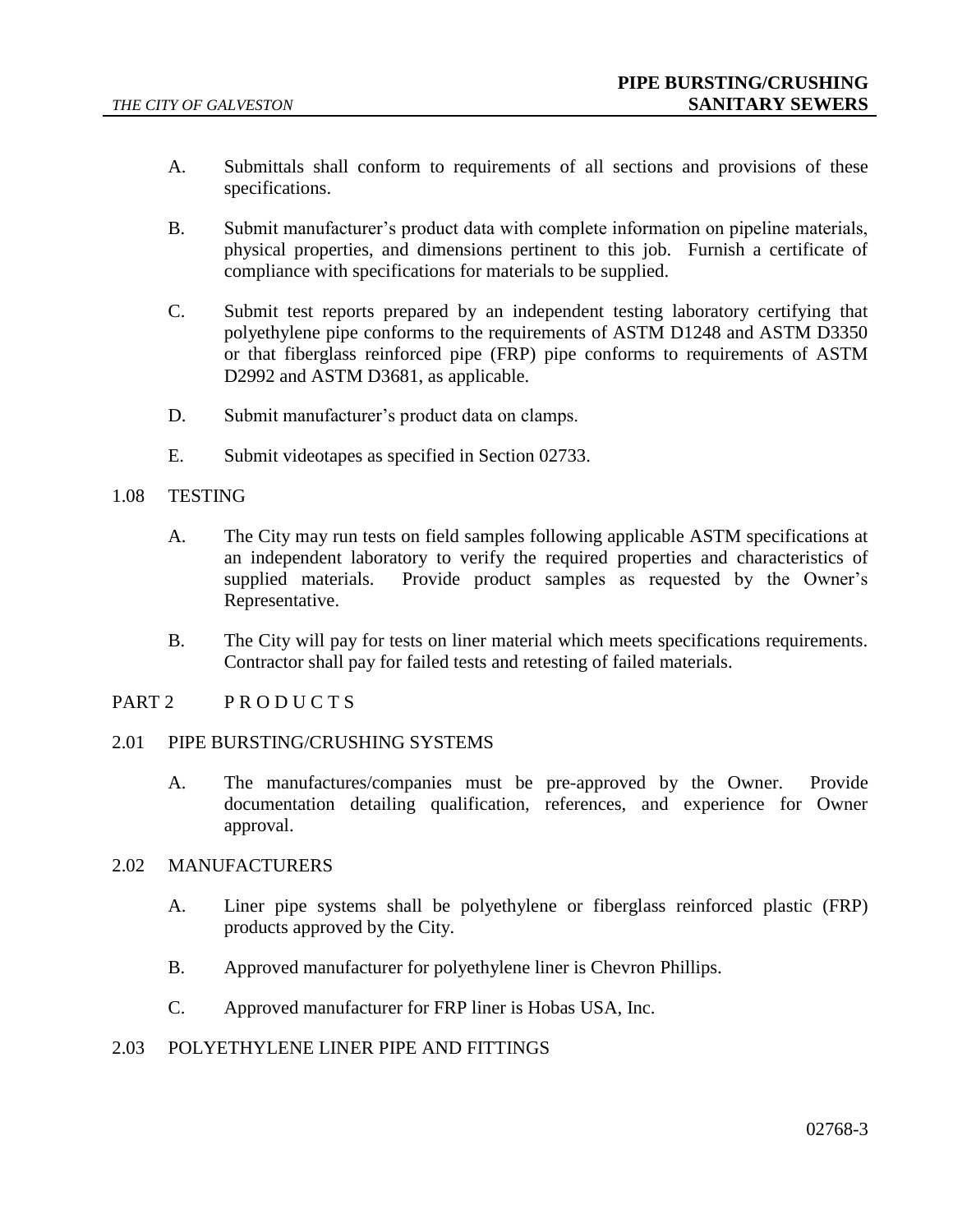- A. Provide polyethylene liner pipe, manufactured of solid wall, high density, high molecular weight, polyethylene compound conforming to ASTM D1248, Type III, Class B, Grade P-34, Category 5, with a PPI rating of PE 3408. Use Polyethylene material with a minimum cell classification of 345434D or E (inner wall of Light color) under ASTM D3350. A higher numbered cell classification limit which gives a desirable higher primary property, according to ASTM D3350, is also acceptable. Dimensions and workmanship shall be in accordance with ASTM F714 and ASTM D<sub>2</sub>12<sub>2</sub>.
- B. The maximum Standard Dimension Ratio (SDR), the ratio of outside diameter of pipe to wall thickness, is specified below. Select the SDR for the deeper of two manholes in a particular pipeline segment.

| Existing<br>Nominal  | Minimum<br>Outside |              | Minimum Wall Thickness (Inches) |              |
|----------------------|--------------------|--------------|---------------------------------|--------------|
| Diameter             | Diameter           | 15' Deep     | $> 15 20$ ' Deep                | $>20$ ' Deep |
| (Inches)<br>(Inches) | <b>SDR 19</b>      | <b>SDR17</b> | <b>SDR11</b>                    |              |
| $6 - 8$              | 8.625              | 0.454        | 0.507                           | 0.784        |
| 10                   | 12.75              | 0.671        | 0.750                           | 1.159        |
| 12                   | 14.0               | 0.737        | 0.824                           | 1.273        |
| 15                   | 18.0               | 0.947        | 1.059                           | 1.636        |
| 18                   | 20.0               | 1.053        | 1.176                           | 1.818        |

C. Before beginning work, the Contractor shall submit to the Owner's Representative for approval, the vendor's specific technical data with complete physical properties of pipe and pipe dimensions pertinent to this job.

# 2.04 FRP LINER PIPE AND FITTINGS

A. Provide liner pipe manufactured in conformance to the requirements of ASTM D3262, Type 1, Liner 2, Grade 3. Liner pipe shall be reinforced plastic mortar pipe manufactured by the centrifugal casting process resulting in a dense, nonporous, corrosion resistant, consistent, composite structure. FRP pipe shall have a minimum stiffness of 72 psi measured in accordance with ASTM D2412. Pipes with a stiffness greater than 72 psi may be used with approval of Owner's Representative.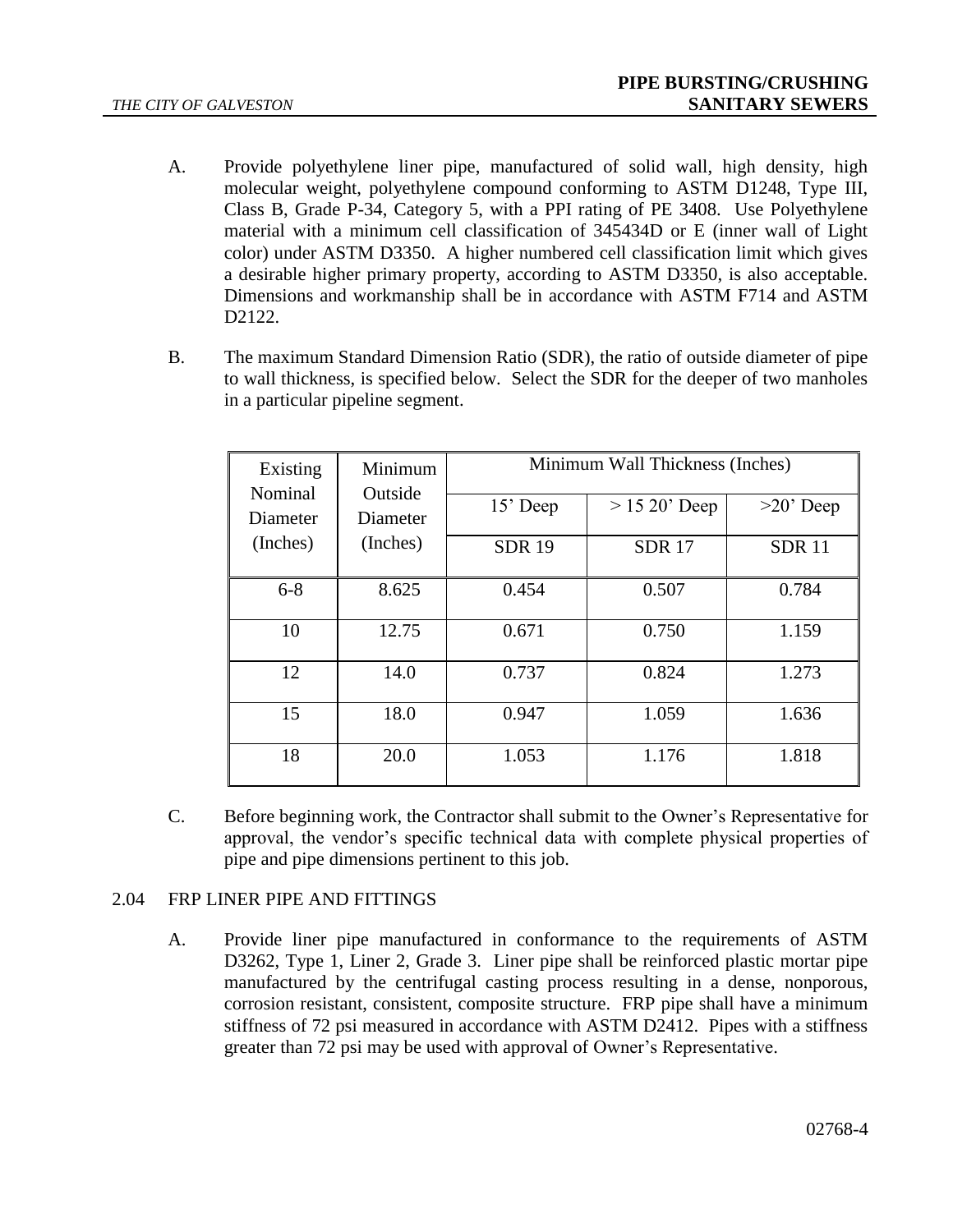- B. Resin systems shall be thermosetting polyester epoxy resin, with or without filler, producing a pipe conforming to requirements of ASTM D3262.
- C. Reinforcing glass fibers shall be commercial grade, E-type glass filaments with binder and sizing compatible with impregnating resins.
- D. Filler shall be sand with a minimum 98 percent silica content and a maximum moisture content of 0.2 percent.
- E. Joints shall be low-profile FRP jacking bell-and-spigot joints with elastomeric sealing gaskets to produce watertight joint. Joints shall conform to the requirements of ASTM D4161.
- F. Dimensions and Tolerances:
	- 1. Pipe outside diameters and tolerances shall be in accordance with ASTM D3262, Cast Iron Pipe Equivalent Outside Diameters and the table below. Supply pipe in nominal lengths of 20 feet, when possible. Where radius curves in existing pipe or limitations in entry pit dimensions restrict pipe length, shorter lengths may be used.
	- 2. The FRP pipe minimum outside diameter and minimum wall thickness shall be as specified in the following table:

| <b>Existing Sewer</b>   | Minimum    | Minimum Wall       | Minimum Wall       |
|-------------------------|------------|--------------------|--------------------|
| <b>Nominal Diameter</b> | Liner O.D. | Thickness 46 psi   | Thickness 72 psi   |
| (Inches)                | (Inches)   | Stiffness (Inches) | Stiffness (Inches) |
| 12                      | 13.45      | 0.34               | 0.48               |
| $15 - 18$               | 19.50      | 0.34               | 0.48               |

- 3. Fabricated pipe ends square to pipe axis or minus 0.25, inches, or plus or minus 0.5 percent of nominal diameter, whichever is greater.
- G. Flanges and Fittings: Flanges, elbows, reducers, tees, wyes, and other fittings shall be capable of withstanding operating conditions. Fittings shall be contact-molded or manufactured from mitered sections of pipe jointed by glass fiber reinforced overlays.

# 2.05 LINER PIPE SEAL AT MANHOLE

- A. The annular space between liner pipe and host sewer at manhole shall be sealed with oakum strips soaked in Scotchseal 5600 as manufactured by 3M Corporation, or equal.
- B. Grout mix shall be non-shrink grout.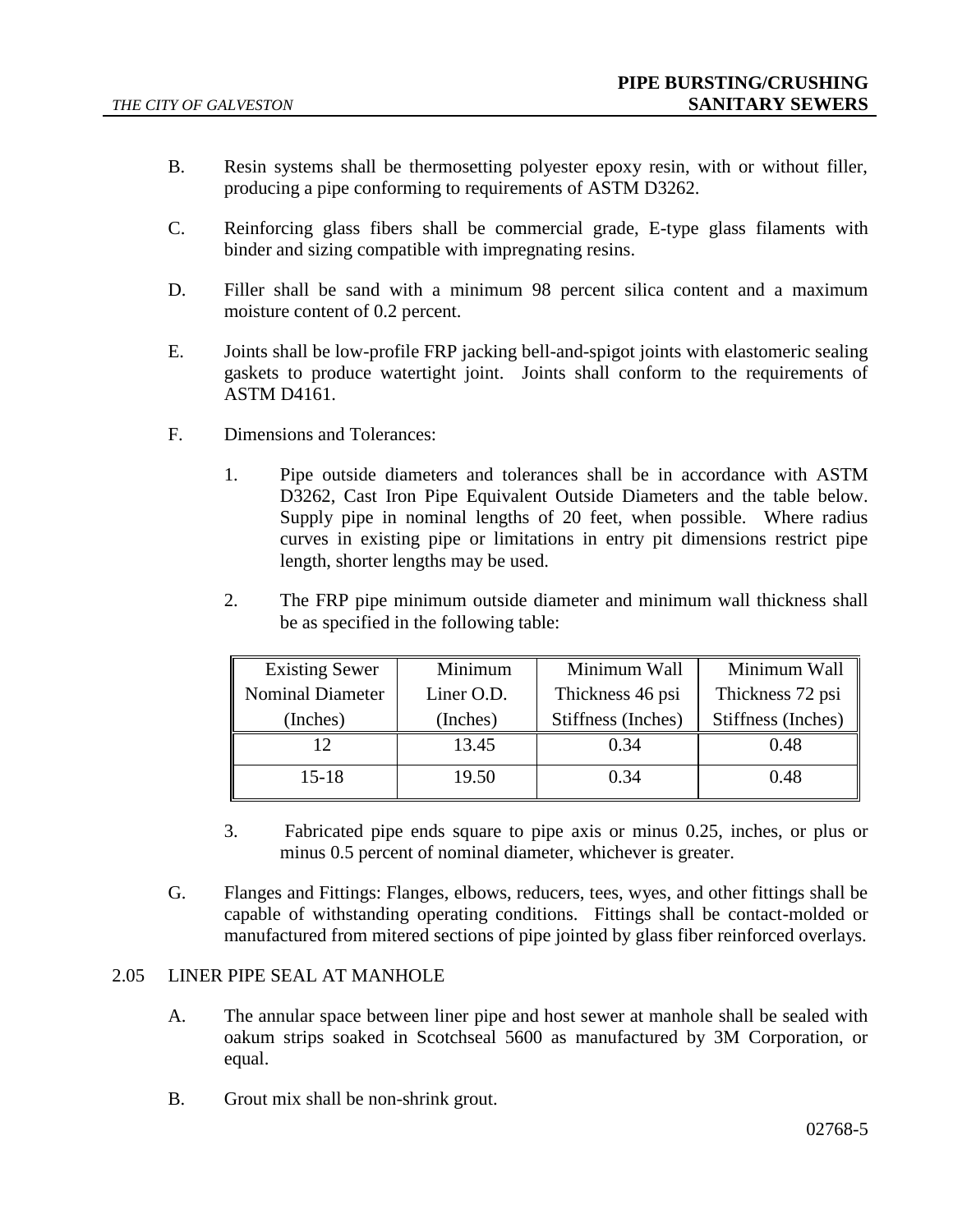## 2.06 CLAMPS AND GASKETS

A. Clamps shall be stainless steel, including bolts and lugs as manufactured by JCM Industries, Type 108, or equal. Furnish full circle, universal clamp couplings with a minimum 3/16-inch thick neoprene, grid-type gasket. Select clamps to fit outside diameter of liner pipe. Use minimum clamp (length) as specified in the following table:

| Liner Pipe O.D.     | Minimum (Length)  |
|---------------------|-------------------|
| (Inches)            | of Clamp (Inches) |
|                     |                   |
| 8.625               | 18                |
|                     |                   |
| $10.750$ or greater | 30                |

## 2.07 BEDDING MATERIAL

A. Provide bedding conforming to requirements of Section 02227 and Section 02252.

# PART 3 E X E C U T I O N

#### 3.01 PRE-INSTALLATION PREPARATIONS

- A. Contractor shall submit a work plan to the Owner's Representative for review and acceptance. The work plan shall address the following minimum preparation/steps, unless approved otherwise by the Owner's Representative.
	- 1. Safety The Contractor shall carry out operations under this Section in strict accordance with all applicable OSHA Standards. Particular attention is drawn to those safety requirements involving work on an elevated platform and entry into a confined space. It shall be the Contractor's responsibility to comply with OSHA Standards and Regulations pertaining to all aspects of the work.
	- 2. Pre-Installation Television Inspection It shall be the responsibility of the Contractor to video (TV) inspect the sewer pipe immediately before the pipe bursting/crushing to assure that the existing pipe conditions are acceptable for pipe bursting/crushing. This inspection, as well as the video (TV) inspection after the installation, shall be incidental to the installation of the replacement pipe.
	- 3. Bypassing Sewage When required for acceptable completion of the pipe bursting/crushing process, the Contractor shall provide for continuous sewage flow around the section(s) of pipe designated for the installation of replacement pipe. The pimp bypass lines shall be of adequate capacity and size to handle the flow in accordance with the applicable section.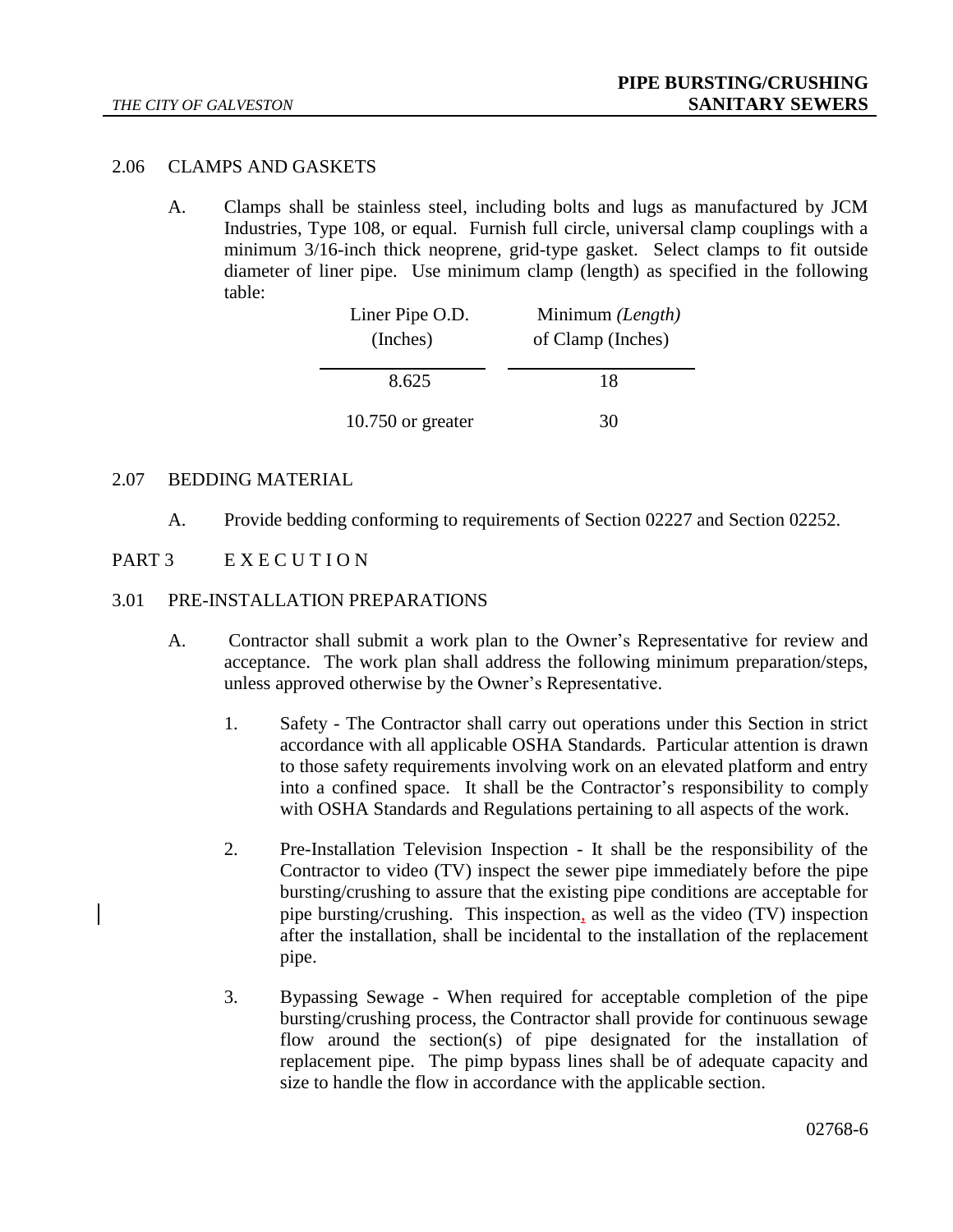- 4. Line Obstructions If Pre-Installation video (TV) inspection reveals an obstruction in the existing sewer (heavy solids, dropped joints, protruding service taps or collapsed pipe) which will prevent completion of the pipe bursting/crushing process, and that cannot be removed by conventional sewer cleaning equipment, then an Obstruction Removal shall be made by the Contractor, with the approval of the Owner's Representative.
- 5. Sags in Line If Pre-Installation video (TV) inspection reveals a sag in the existing sewer that is greater than one-half the diameter of the existing pipe, it shall be the Contractor's responsibility to install the replacement pipe to result in an acceptable grade without the sag. The Contractor shall take the necessary measures to eliminate these sags by digging a sag elimination pit and bringing the bottom of the pipe trench to a uniform grade in line with the existing pipe invert or by other measures that shall be acceptable to the Owner's Representative. Elimination of sags in the line shall not be paid separately but shall be included in the unit price bid for pipe bursting/crushing.

# 3.02 BYPASS PUMPING

- A. Refer to Section 02790 Divergence Pumping.
- 3.03 INSERTION OR ACCESS PITS
	- A. Locate pits so that the total number is minimized and footage of liner pipe installed in a single pull is maximized. Use excavations at point repair locations for insertion pits, where possible.
	- B. Before excavating, check with various utility companies (e.g., CenterPoint Energy, AT&T, City, Texas Gas), and determine the location of utilities in the vicinity of the work area. For damage done to utilities, the resulting repair, temporary service, and other such costs shall be borne by Contractor.
	- C. Perform excavation and backfill in accordance with requirements of Section 02227.
	- D. Perform work in accordance with OSHA standards. Follow requirements specified in Section 01526 - Trench Safety System.
	- E. Install and operate necessary dewatering and surface water control measures in accordance with specifications.

# 3.04 PIPE INSTALLATION

A. The Contractor shall submit information, in detail, of the procedure and the steps to be followed for the installation of the pipe bursting/crushing system selected, even in the process is named in the specification. All such instructions and procedures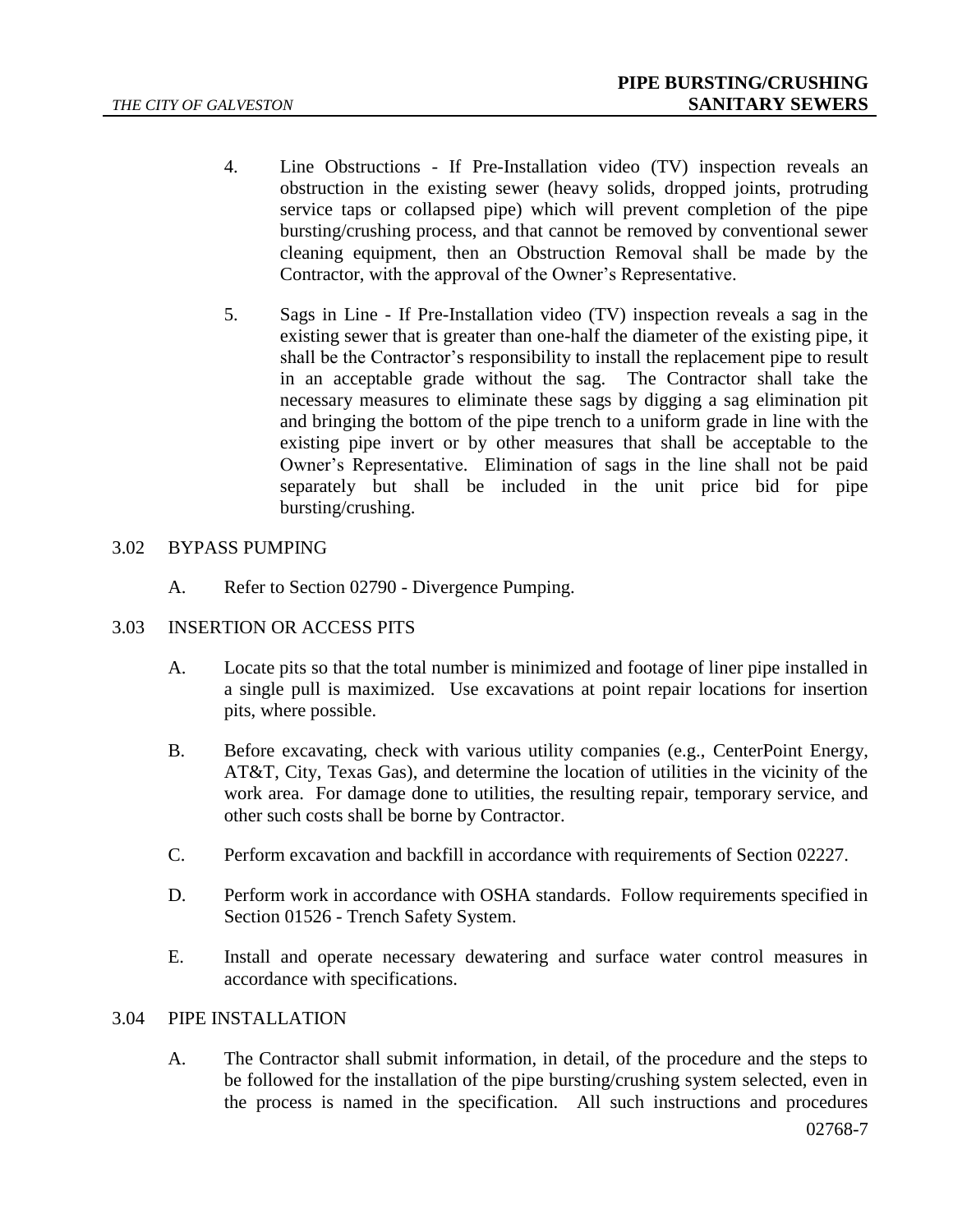submitted shall be carefully followed during installation. Any proposed changes in installation procedures shall require submittal of revised procedures and acceptance by the Owner's Representative.

- 1. Finished Pipe The installed replacement pipe shall be continuous over the entire length of each pipe segment from manhole to manhole and shall be free from visual defects such as foreign inclusions, concentrated ridges, discoloration, pitting, varying wall thickness, pipe separation other deformities. Replacement pipe with gashes, nicks, abrasions, or any such physical damage which may have occurred during storage and/or handling, shall not be used and shall be removed from the construction site. The replacement pipe passing through or terminating in a manhole shall be carefully cut out in a shape and manner approved by the Owner's Representative. The invert and benches shall be streamlined and improved for smooth flow. The installed pipe shall meet the leakage requirements of the pressure test specified later.
- 2. Process Limitations Though the installation process may be licensed or proprietary in nature, the Contractor SHALL NOT change any material, thickness, design values or procedural matters stated or approved in the submittals, without the Owner's Representative's prior knowledge and preapproval. The Contractor shall submit, in writing, full details about component materials, their properties and installation procedures and abide by them fully during the entire course of the project.

All sewer rehabilitation by pipe bursting/crushing systems are being considered structurally equal processes as far as "end product" required by the City. The minimum required performance criteria, and/or standards, physical/structural properties, chemicals resistance tests, and the replacement pipe thickness as given in this Specification shall be strictly complied. It shall be the responsibility of the Contractor to comply with the specifications in full without any request for any change after the award of the contract. The City reserves the right to accept, reject, or modify any later requests for change at no additional cost to the City or even to the extent of asking credit for the City.

- B. Pipe Jointing
	- 1. Polyethylene Pipe Sections of polyethylene replacement pipe shall be assembled and jointed on the job site above the ground. Jointing shall be accomplished by the heating and butt-fusion system in strict conformance with the manufacturer's printed instructions.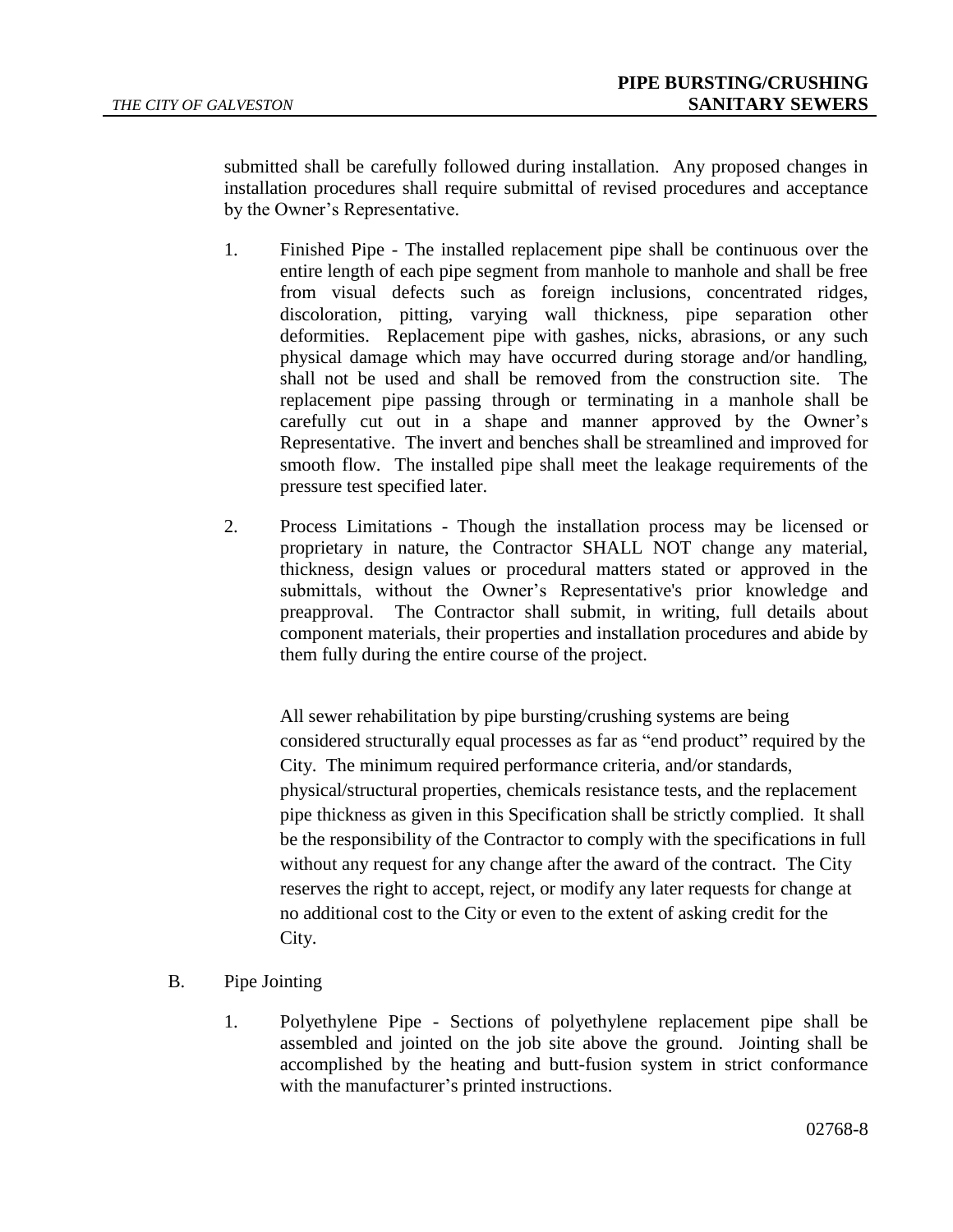The butt-fusion system for pipe jointing shall be carried out in the field by operators with prior experience in fusing polyethylene pipe with similar equipment using proper jigs and tools per standard procedures outlined by the pipe manufacturer. These joints shall have a smooth, uniform, double rolled back head made while applying the proper melt, pressure and alignment. It shall be the sole responsibility of the Contractor to provide an acceptable buttfusion joint. All joints shall be made available for inspection by the Owner's Representative before insertion. The replacement pipe shall be joined on the site in appropriate working lengths near the insertion pit. The maximum length of continuous replacement pie which shall be assembled above ground and pulled on the job site at any on time shall be 600 linear feet.

2. Centrifugally Cast Fiberglass Pipe - Sections of centrifugally cast fiberglass pipe shall be manufactured with an integral straight bell, gravity jacking bellspigot joint. This joint shall be affixed to one end of the pipe by the manufacturer.

An elastomeric gasket, supplied by the manufacturer, shall be placed on the groove of the spigot, just prior to installation. The gasket shall be properly seated, then lubricated per manufacturer's instruction. All joints shall be made available for inspection by the Owner's Representative before insertion. The replacement pipe shall be jointed in or near the insertion pit.

- C. Preparation: After completing insertion pit excavation, remove top of existing sanitary sewer line down to the spring line. Connect a Pipe Bursting/Crushing system to the end of liner by use of a suitable pulling head equal to or greater than the outside diameter of liner. Secure pulling head to liner and attach to Pipe Bursting/Crushing system so that liner can be satisfactorily fed and pulled through sanitary sewer main. Prevent ragged edges of existing pipe from scaring liner pipe. Refer to insertion procedures given in ASTM F585. Do not allow sand or other debris to enter the liner.
- D. Pulling Liner:
	- 1. The maximum length of continuous liner which may be assembled above ground and pulled at any one time is the length recommended by the manufacturer's printed instructions.
	- 2. Limit the pulling force exerted on liner so that the forces indicated below for the device connected to the winch or pulling mechanism.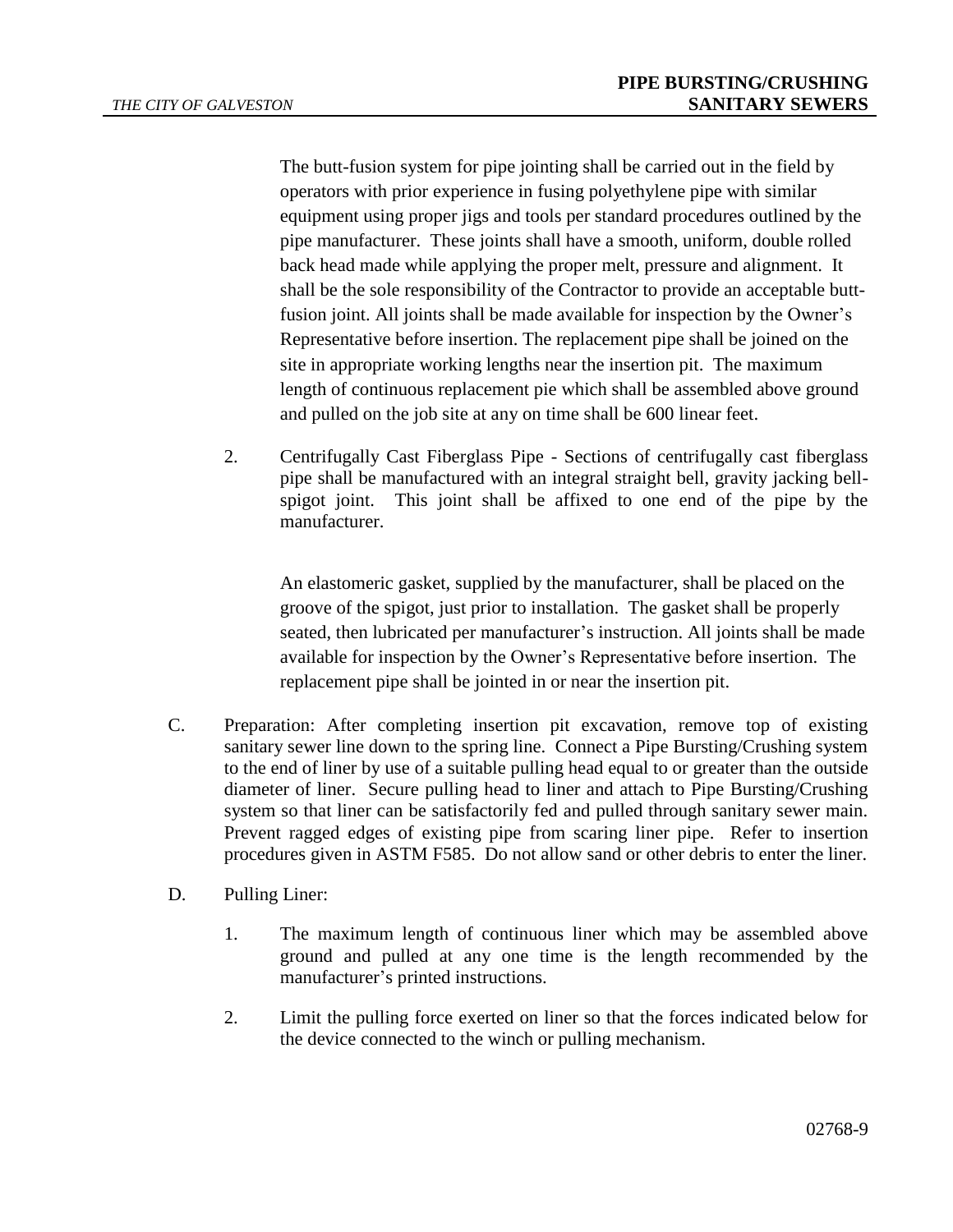| Polyethylene<br>Liner | <b>Maximum Pulling</b> |  |
|-----------------------|------------------------|--|
| O.D. (Inches)         | Force (Tons)           |  |
| 8.625                 | 6.0                    |  |
| 10.75                 | 10.0                   |  |
| 14.0                  | 17.0                   |  |
| 16.0                  | 23.0                   |  |
| 18.0                  | 28.0                   |  |

#### 3.05 FRP LINER PIPE INSTALLATION

A. FRP liner pipes may be pulled into the existing sewer. Insert the pipes, spigot end first, with the bell end trailing. Apply pushing force to pipe wall end inside of bell in accordance with manufacturer's instruction. Do not ally a jacking load to end of bell. Maximum allowable joint angular deflection shall be 1.0 degree. Keep within safe jacking loads given in the following table:

| Outside<br>Diameter<br>(Inches) | Maximum Jacking Load<br>(Tons) For 72 psi<br><b>Stiffness</b> |
|---------------------------------|---------------------------------------------------------------|
| 13.45                           | 22.                                                           |
| 17.40                           |                                                               |

#### 3.06 CLAMP INSTALLATION

- A. Where excavation for liner pipe insertion are made between two manholes, cut ends of the liner pipe smooth, square to its axis. Join liner pipes with approximately sized stainless steel universal clamp couplings. Gap between ends of liner pipe shall be butted together with space between ends not exceeding 2 inch.
- B. Bedding shall be stabilized cement sand conforming to requirements of Section 02252 - Cement Stabilized Sand. Bedding shall extend 12" above the clamp/liner pipe.

#### 3.07 FRP COLLAR/CLOSURE

A. FRP collar closure pieces shall be installed in accordance with manufacturer's recommendations.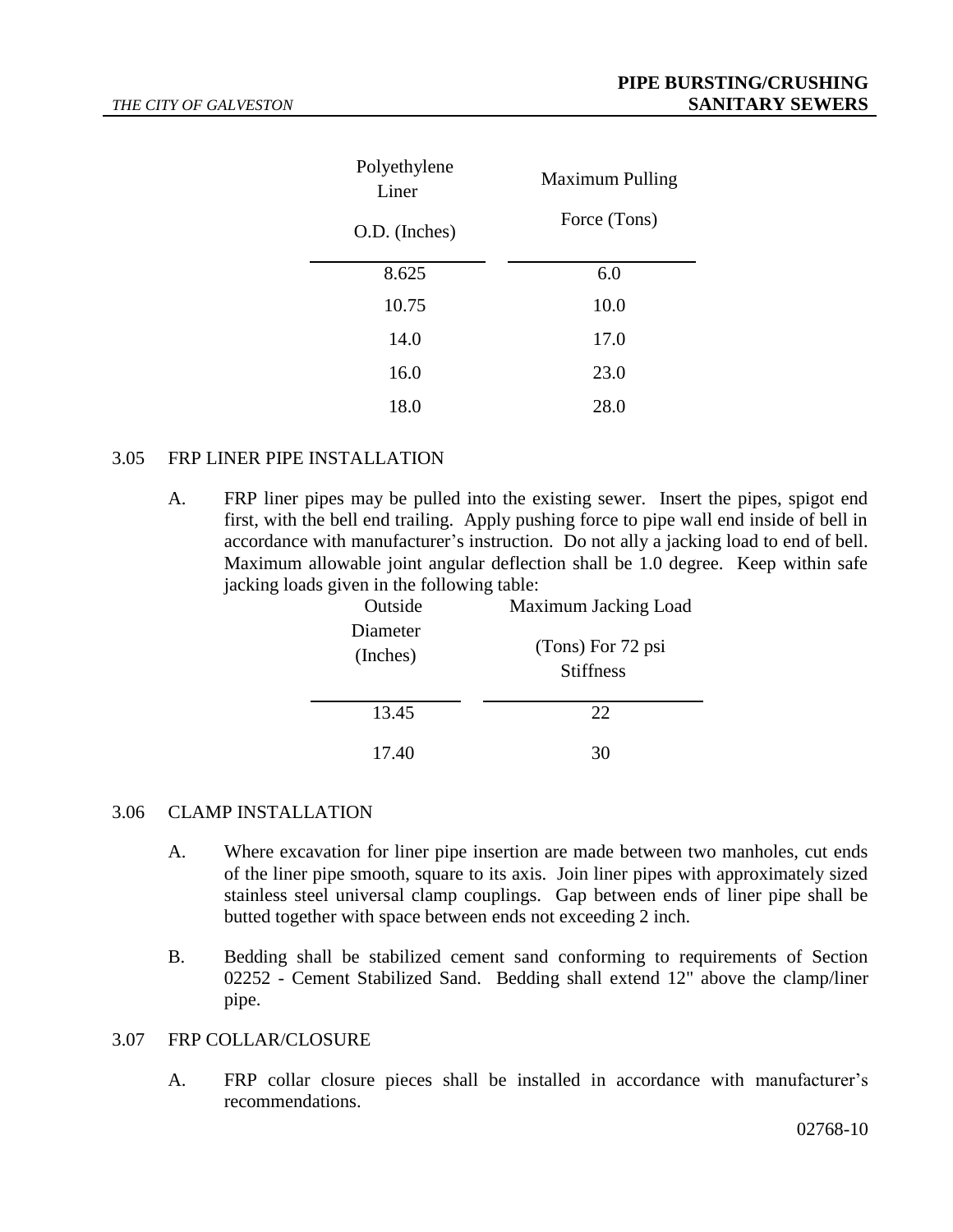# 3.08 FIELD QUALITY CONTROL

- A. All costs for testing the replacement pipe by a pressure method will be incidental to the installation. Two types of testing shall be required after the replacement pipe has been installed in the existing sanitary sewer main. The first is a low-pressure air test of the replacement pipe before it has been sealed in place at the manholes, and before any service reconnections have been made. The purpose of this test is to check the integrity of the joints that have been made and to verify that the replacement pipe has not been damaged by inserting it into the sanitary sewer. The second test is a service lateral connection test in accordance with the Section 02762 - Sanitary Sewer Service Reconnections. The test shall be done after all service laterals have been made for a particular pipe segment between adjacent manholes. This test shall verify the integrity of the connection at the point where it joins the replacement pipe and existing service line.
- B. Low Pressure Air Test Procedure Refer to Section 02732 Acceptance Testing for Sanitary Sewers.

## 3.09 SEALING LINER MANHOLE

- A. Allow liner pipe to normalize to ambient temperatures as well as recover from imposed stretch before cutting to fit between manholes, sealing at manholes, and manhole invert shaping. Normalization usually takes at least 12 hours for polyethylene.
- B. Cut liner so that it extends 4 inches into manhole. Make a smooth, vertical cut and slope area over top of exposed liner using non-shrink grout.
- C. Seal the annular space between liner and sanitary sewer main at each manhole with a chemical seal and nonshrink grout. Place strips of oakum soaked in sealer in a band to form an effective watertight gasket in the annular space between liner and existing opening in manhole. Make width of the sealing band a minimum of 8 inches or the thickness of the manhole wall, whichever is greater.
- D. Finish seal with a non-shrink grout placed around annular space from inside manhole. Apply grout in a band not less than 6 inches wide.
- E. Reshape and smooth the manhole invert as specified in Section 02764 Manhole Rehabilitation. Use approved manhole rehabilitation material to form a smooth transition with a reshaped invert and a raised manhole bench to eliminate sharp edges of liner pipe, concrete bench, and channels invert. Build up and smooth invert of manhole to match flow line of new liner.
- F. The replacement pipe in the manhole shall be sealed as specified above before processing on to the next manhole section and all manholes shall be individually inspected for replacement pipe cut-offs, benches, and sealing work.